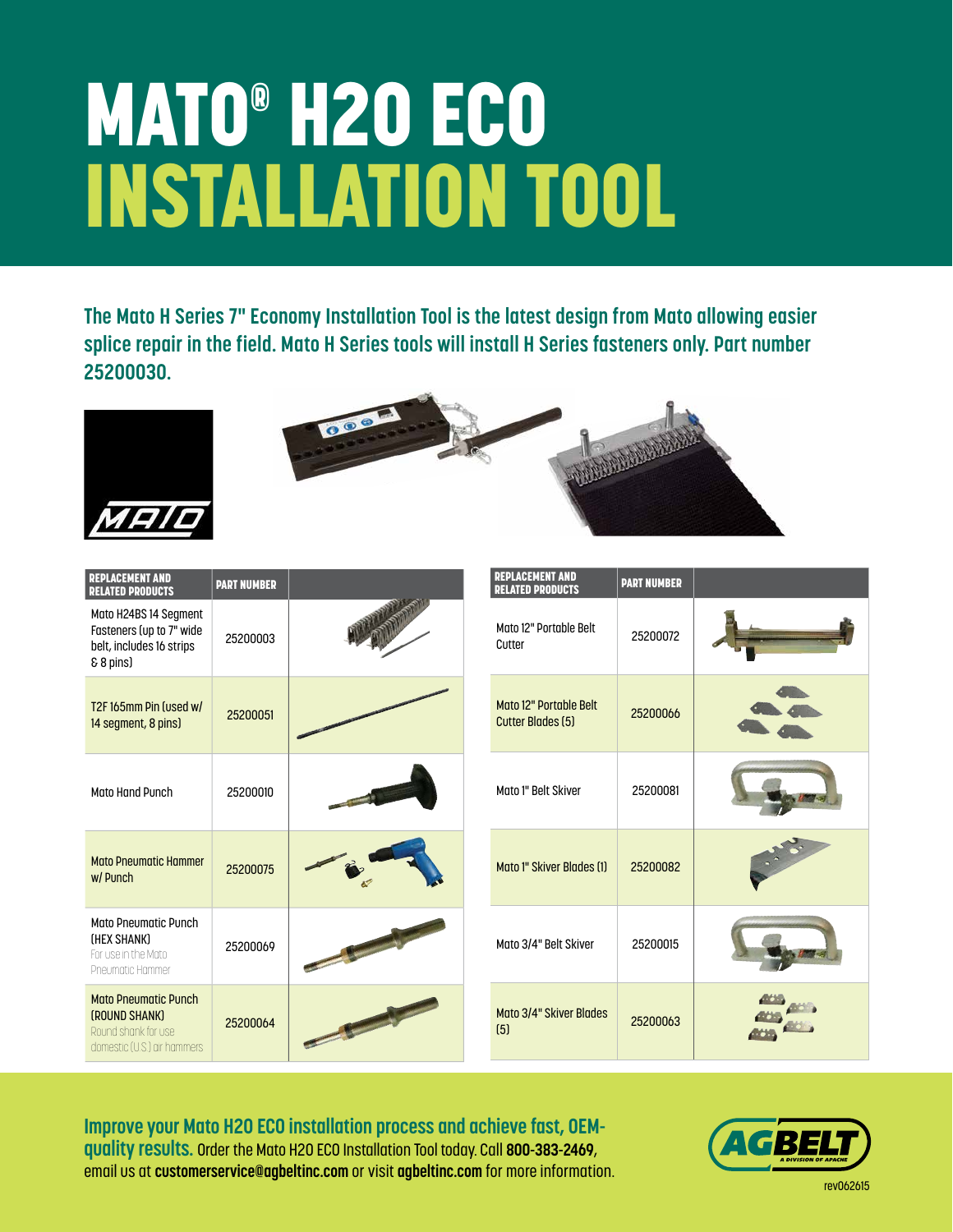## MATO H20 ECO INSTALLATION TOOL **MATO H SERIES LACE INSTALLATION INSTRUCTIONS**

**4**



Cut belt end square. Skive belt ends if necessary.



Mark the belt ends for fastener positioning. Place a mark 1.5mm (1/16") offset from the centerline on both belt ends toward the same side of the belt.

**3**

**1**



Insert fastener strip into the tool. Make sure the fastener strip is properly placed with the pins resting in the recesses of the fastener. *(Tip: load the back of the plate first, then swivel the loops down and into place).*



WORK SAFE. BE SAFE.

W A

Insert holding pin to secure the fastener strip.



Insert belt into the fastener strip and against the belt stops. Align the center of the fastener strip with the offset mark on the belt end. *(Tip: pre-mark the tool's fastener holder for the center of frequently used widths of fastener strips).*



Mount the guide block so that all the rivets are inserted into the holes of the block. Each hole will accommodate two rivets. *(Tip: be careful not to jostle the belt out of position).*